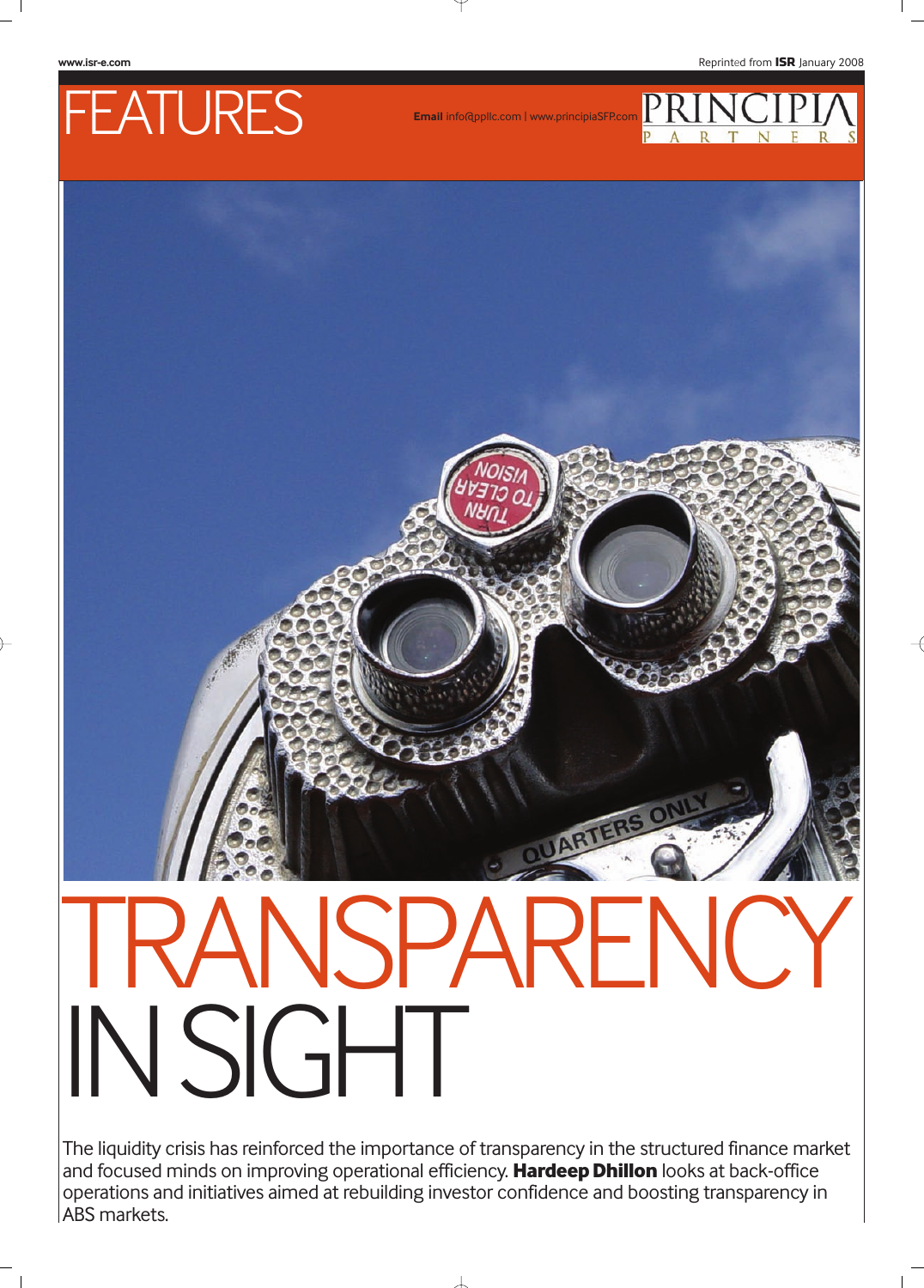#### FEATURE: BACK OFFICE

**Email** info@ppllc.com | www.principiaSFP.com  $PRI$ 

**THE INTERNATE:**<br>
The structured finance market's<br>
retrenchment after the summer's<br>
liquidity crisis is prompting partic-<br>
ipants to review of all aspects of<br>
their operations and reinforcing<br>
the importance of transparenc he structured finance market's retrenchment after the summer's liquidity crisis is prompting participants to review of all aspects of their operations and reinforcing rebuild confidence. Systems and infrastructure integrity, risk management, portfolio valuation, data dissemination, pricing and reporting are all coming under the spotlight.

"Discussion in the ABS market about the importance of transparency has just started. This crisis is not about the credit quality of most asset-backed securities but investor confidence in general," says Dagmar Schemann-Teuber, managing director of ABS+MBS Consulting Schemann-Teuber. Compared to before mid-2007, she hopes that investors will now have somewhat more influence to force all other parties to focus more on due diligence and risk management, and also the middle and back offices. "Otherwise we can start discussing when we expect the next ABS market crisis after this one," she says.

One product marketing manager at an ABS technology provider, says there is anecdotal evidence that focus is extending to all aspects of middle- and back-office functions. "Any tools that can give a better insight on the state of the market and on what has value are being used from surveillance services, market data feeds to data warehouses," he says.

There has been a growing move in recent years from internally built or spreadsheet type



**standardisation effort**

systems to robust third- party applications that provide independence in the monitoring process and reporting framework. Douglas Long, executive vice- president, business strategy at Principia Partners, believes that analysing the structure and the risk of instruments, and assessing the manager on products or those running structured finance businesses, will push the onus onto a lot more participants to manage their entire operational structure. "A key challenge will be to have the flexibility to be able to adapt quickly to what the market's requirements and needs are," he says.

The Principia Structured Finance Platform (SFP) provides the management and administration of structured finance operations and structures, from and covers deal capture, compliance reporting and accounting. The solution supports a host of business types including securities arbitrage conduits, CDO collateral managers, MBS/ABS investment funds to ABCP conduits and structured investment vehicles.

"For many, SFP is the single system and the backbone for running their structured finance operations. There is no doubling up on systems or having to invest in additional software in order to incorporate other types of product in the markets as it is all integrated into one solution that can link with external services that provide the structuring, such as Intex," he says.

Philippe Carrel, global head of business development at Reuters Trade and Risk Management, believes that risk management processes will require front to back-office consistency from the underlying data to the final output. Transparency will still be key, he adds, and require not just transparency of data, but also of positions, processes and methodology. "It will not be a case of simply looking at a valuation but at the guarantee that prices are properly calculated, at the underlying methodology of how prices are derived and finding consensus in the market," he says.

He believes that third- party intervention is necessary to provide neutral and unbiased views and to make sure the proper data is available to facilitate trading. Indeed, he sees a growing number of firms viewing the ratio-

"Discussion in the ABS market about the importance of transparency has just started. This crisis is not about the credit quality of most asset-backed securities but investor Angheben: there is an ongoing<br>standardisation effort **Angle Confidence** in general."

nalising and streamlining of data management as key to operational risk and cost mitigation. Many are becoming more interested in enterprise data management (EDM) systems and technology to provide confidence and trust in data, he adds.

Reuters' Enterprise Data Management solution and the Reuters Enterprise Platform (REP), provides full automation for sourcing, cleaning, aggregating and distributing market, reference and other data from external and internal sources. By distributing the cleansed data to downstream applications and users across a firm, REP allows clients to improve the management and efficiency of trading and operational risk, while reducing infrastructure complexity.

"Focused on integration, REP is the backbone for integrating data on a single real-time interactive platform for the front-, mid- and back-offices services to use," he says. With regards to financial models and valuations, Reuters will move to an open model strategy in 2008 that is a different approach to current mathematics and modelling. "It will be a consensus approach combining everything a client needs from data to models, methodology and research. We are not advocating what is the right or wrong approach but leaving it open to what the consensus is," he says.

The product manager states that the integration and harmonisation of banking systems has failed to keep pace with operational integration, as often, individual information



**Long: Impetus for increased transparency for all products**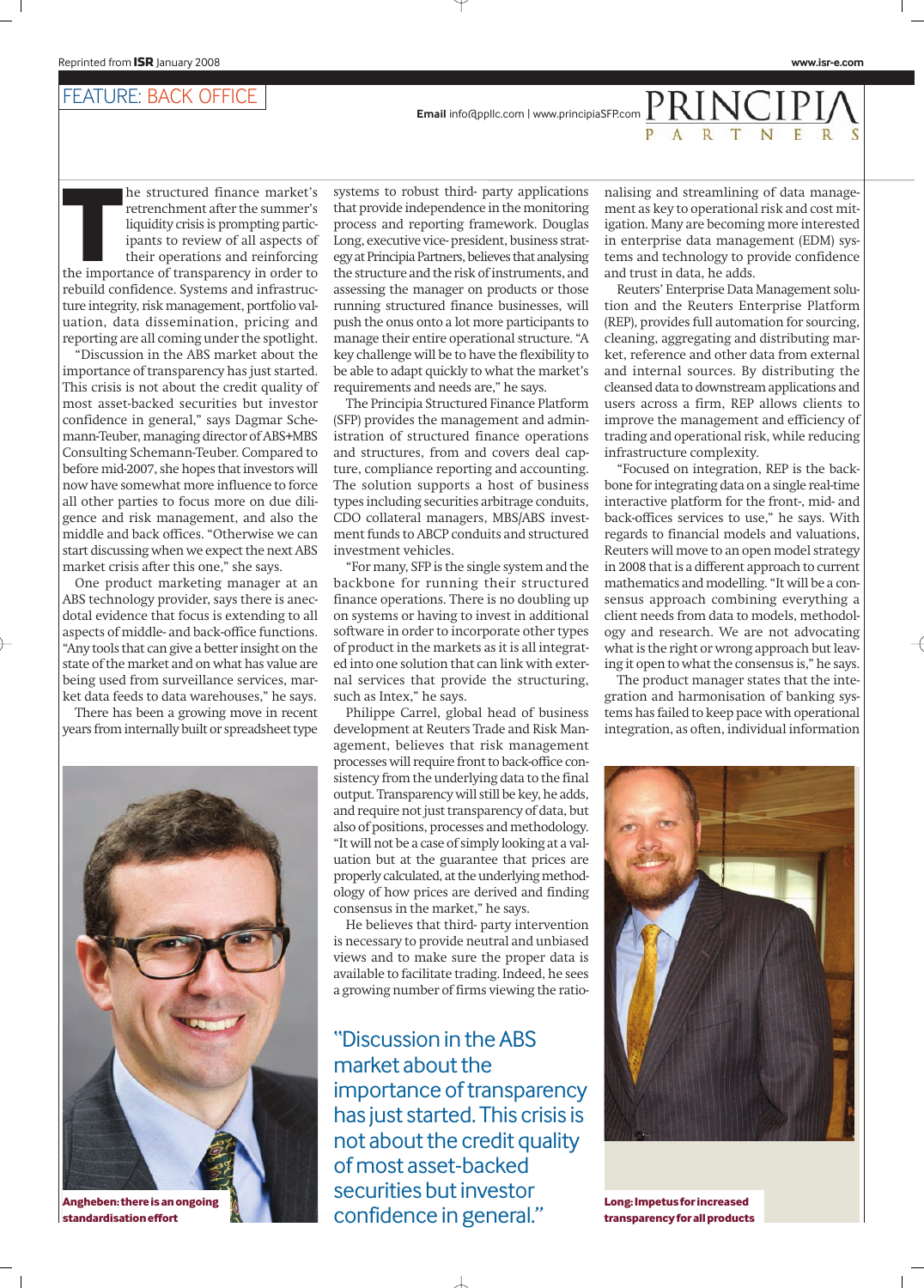#### FEATURE: BACK OFFICE

**Email** info@ppllc.com | www.principiaSFP.com  $PRINC$ 

"It will not be a case of simply looking at a valuation but at the guarantee that prices are properly calculated, at the underlying methodology of how prices are derived and finding consensus in the market."

platforms grow in isolation and have limited interaction with other platforms. This leads to very advanced systems that efficiently perform one function, and a black-box syndrome, where knowledge of applications becomes concentrated in sparse human resources.

Though not thought to be a problem in a bank as a static, going concern, this would pose new problems when mergers and acquisitions enter the picture. Thus, in general terms, banks need to harmonise and rationalise their information systems. This would require documenting information flows across the bank, surveying the information interfaces of the bank, where data enters or exits the bank's systems, and identifying those human resources critical to the continued operations of the bank.

The objective of this exercise should be to determine where there is operational overlap, to identify chosen platforms, and eliminate redundancies. "All banks have gone through tremendous organisational changes and their approaches are very different. The objective is trying to rationalise and reduce the redundant points of data wherever possible to make sure you are operating as efficiently, with as little few possibilities as possible to create systemic errors," he says.

Highland Financial Holdings Group has improved its operational and risk management by developing an in-house back- and middle-office architecture for the net asset value calculation process of its MBS and ABS assets. Due to the complexity of such instruments, their valuation is difficult and the in-house solution was developed as the fund did not feel comfortable outsourcing to a third-party service provider.

In contrast to exchange-traded and other OTC instruments, the structured finance market has lagged in terms of sourcing information from multiple and different venues in a consistent way. The product manager argues that transparency is the ability to report, access data and provide information to investors on a timely and regular basis. In addition, operational transparency is required, such as providing information to the internal management team or sponsoring organisations. "Achieving a standard way of viewing data is going to be a very key component to transparency," says.

Marco Angheben, director at the European Securitisation Forum (ESF), an affiliate of the Securities Industry & Financial Markets Association, declares that the publication and format of data should be standardised so investors and interested parties are able to access and use information in a more efficient way. Indeed, the association and the securitisation industry are actively working on a number of initiatives to improve transparency in structured finance markets.

These include developing guidelines for consistent disclosure of methodologies to value portfolio holdings, regular reporting of post-issuance information and an industry standard set of definitions. As part of its aims, the ESF issued in December further specific market practice guidelines for European CDOs and it is planning to release similar recommendations for the UK non-conforming RMBS market.

"Security, collateral and loan level data is high on the agenda and we are working on disclosure by harmonising and creating consistency in specific fields and definitions. There is an ongoing standardisation effort for post-issuance reporting templates and formats for different asset classes," he says.

Angheben feels achieving transparency will be a lengthy process as there are various limitations, particularly at on loan- level data posed by data secrecy laws in continental Europe. It will also take some time for the adaptation of reporting systems.

The product manager believes that the industry is fast improving its own standards for disclosure in terms of completeness, accuracy and timeliness of report generation. Electronic distribution of reports in a standard format is under consideration, while investors say that more issuers are starting to release loan-level data and provide more confidence in the market. Issuer compliance with the ESF disclosure standards are published by Fitch Ratings under a five-star scoring basis along three major aspects of disclosure: collateral information, liability information, and accessibility information.

One nagging issue for investors is the requirement of investor reports provided by servicers, reporting agents or trustees to be password-protected, as they may contain confidential information, and to be accessible only by current or prospective investors and transaction parties. A number of issuers have already eliminated password-protected websites, thus making key transaction information more freely available to the public, though further improvement is required. "Limited access to information is still restricting the market and potential investors in CMBS transactions," says an analyst at an ABS evaluation company.

The product manager believes that investors need to have an accurate view on their portfolios and also be able to model as accurately as possible model the current structure as well as its evolution over time. Hence, transparency of structuring will become more critical as will the ability to stress the underlying collateral and look at the impact on cashflows under various assumptions. He believes that participants need to have structuring modelling and data transparency throughout their entire portfolio. "If not, they will not be able to come up with good valuations, projected cashflows, sensitivity and risk assessments, no matter how good their pricing model," he says.

The task of pricing and evaluating structured finance securities has become ever more imperative due to the market being void of liquidity and trades. In normal market conditions, counterparties can be a good source of valuation, says Danny Weigert, head of revaluation services at SuperDerivatives. But as conditions have worsened and affected the profit and loss of counterparties, they have been a much less effective way for of providing valuations in the last few months. "Providing evaluations for an illiquid product and hard to value derivatives is not something that can be generally be done in-house. Outsourcing to a third party is the only solution as the customer is looking for expertise in modelling and market data collection," he says.



**Schemann-Teuber: crisis is about investor confidence**